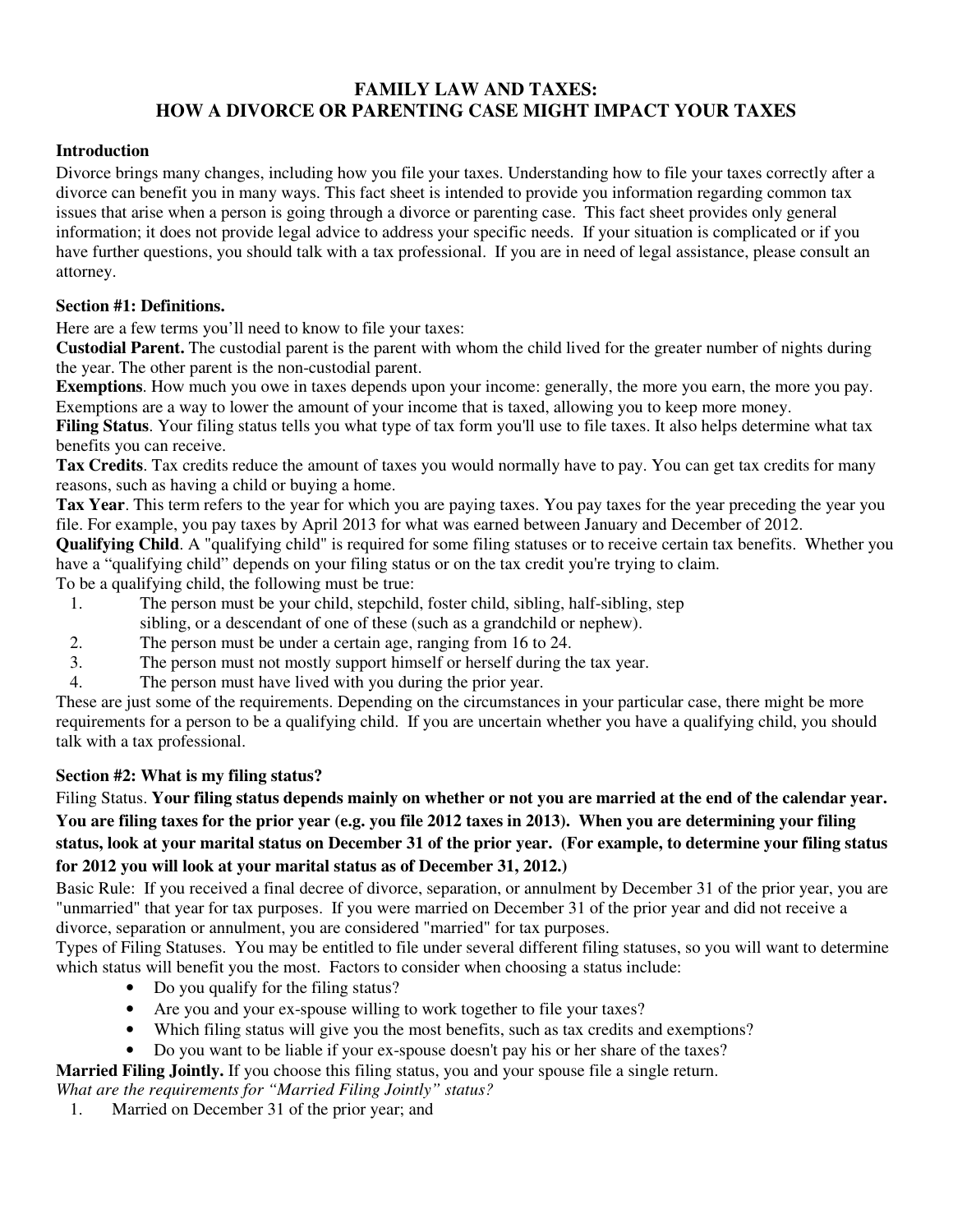2. Both spouses must sign the tax form.

*What's special about the "Married Filing Jointly" status?*

- 1. If your spouse doesn't pay his or her taxes, the IRS can come after you for the difference (or take your tax refund).
- 2. You'll usually pay lower taxes under this status than if you file "single" or "married filing separately."
- 3. You and your spouse will have to cooperate to file your taxes together.

# **Married Filing Separately**. You and your spouse file separate tax forms.

*What are the requirements for filing "Married Filing Separately"*? You must have been married on December 31 of the prior year.

*What's special about the "Married Filing Separately" status?* 

- 1. If your spouse doesn't pay his or her taxes, you won't have to pay for his or her tax liability.
- 2. You'll usually have higher taxes than if you file "married filing jointly" because you may qualify for fewer tax benefits. For instance, you may not qualify for the child and dependent care expenses credits or the earned income credit, and your child tax credit may be reduced.

**Single.** You file your own tax form.

*What are the requirements for filing "Single"?* You have to have been unmarried on December 31 of the prior year. *What's special about the "Single" status?* Filing "single" may require you to pay more taxes and you may qualify for fewer benefits.

**Qualifying Widower with Dependent Child.** This filing status applies to individuals whose spouses recently died. As this brochure only addresses tax issues that arise from divorce, it does not address this status. If you have questions regarding this filing status, you should seek the advice of a tax professional.

**Head of Household.** "Head of household" is a filing status for individuals who are unmarried or "considered unmarried" on December 31of the prior year.

*What are the requirements for filing "Head of Household"?* You must have been unmarried or "considered unmarried" on December 31 of the prior year. You are "considered unmarried" if all of the following are true:

- (a) You file a separate return;
- (b) You paid more than half the cost of keeping up your home for the tax year;
- (c) Your spouse did not live in your home during the last six months of the tax year;

(d) Your home was the main home of your child, stepchild, or foster child for more than half of the year; and *What's special about the "Head of Household" status?*

- 1. You will typically pay lower taxes when you file as "Head of Household" than you would with other filing statuses.
- 2. You will typically receive a higher standard deduction than if you file "Married filing Separately" or "Single."
- 3. You can claim some tax credits you won't get under other filing statuses.

### **Section #3. Tax Credits for divorced or single parents.**

Following are tax credits that can benefit divorced or single people with children:

**Child Tax Credit.** This tax credit is for individuals who have a qualifying child. If you qualify for this tax credit, you may also qualify for another credit called the child and dependent care tax credit.

*Amount of Credit:* You may reduce your federal income tax by up to \$1000 for each qualifying child under the age of 17 years.

*Requirements for Claiming Child Tax Credit:* 

- 1. You must have a qualifying child. To have a qualifying child for the child tax credit, the person must:
	- (a) be under 17 years of age at the end of the tax year;
	- (b) be your son, daughter, adopted child, stepchild, foster child, brother, sister, stepbrother, stepsister or a descendant of any of these individuals, which includes your grandchild, niece or nephew;
	- (c) not have provided more than half of their own support;

(d) be claimed as a dependent on your federal tax return;

(e) be a U.S. citizen, U.S. national, or U.S. resident alien; and

(f) have lived with you for more than half of the tax year.

2. You cannot earn over a certain income.